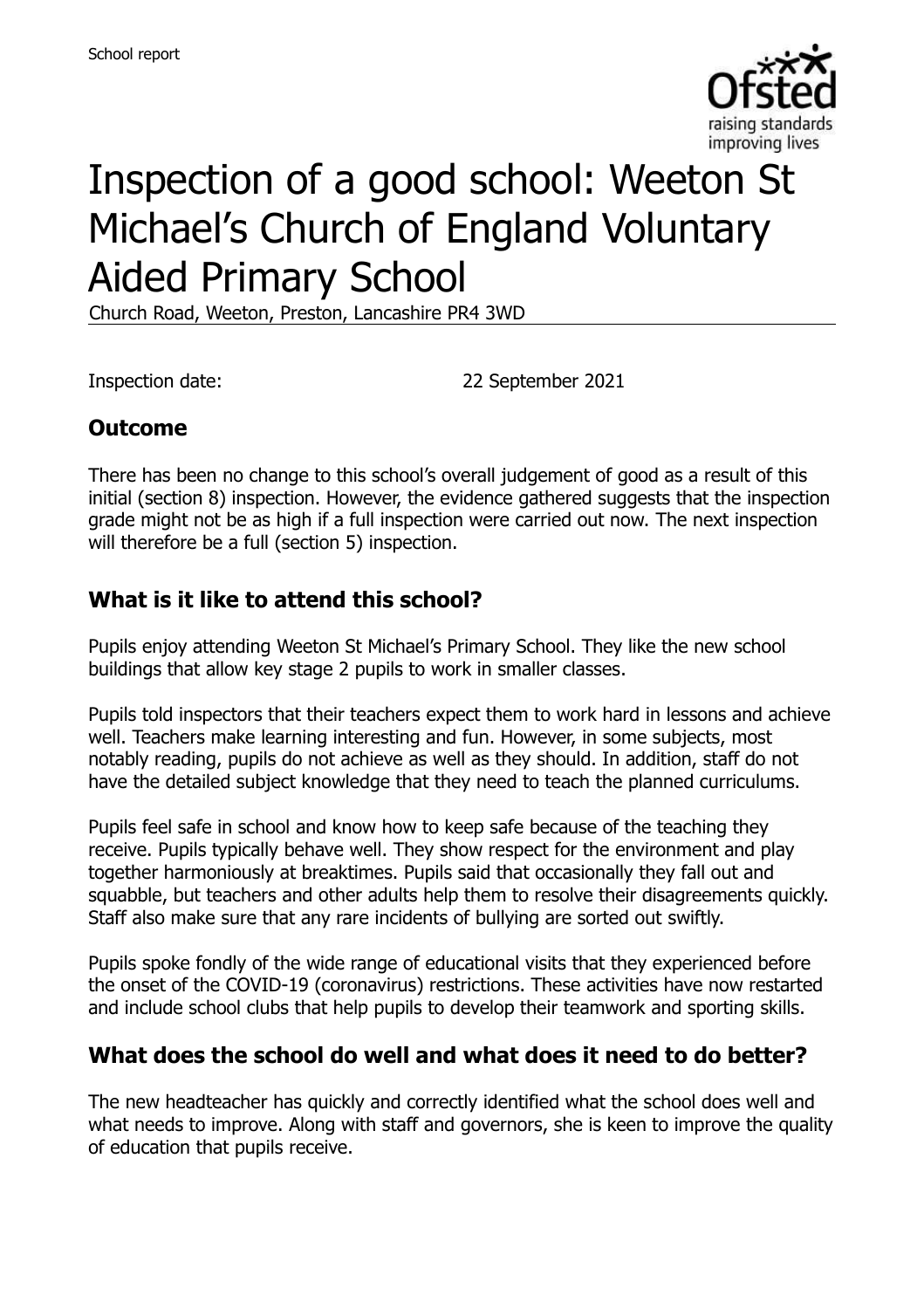

In some subjects, the essential knowledge that pupils must learn, and the order in which it is taught, is not clearly identified. Added to this, some staff do not have the subject knowledge that they need to deliver the planned curriculums. This means that some pupils, including those with special educational needs and/or disabilities (SEND), are not able to gain the key knowledge that they need to succeed in their future learning. They do not achieve as well as they should in reading or in some other subjects.

In other subjects, teachers use assessment strategies effectively to identify where pupils have gaps in their knowledge. Teachers use this information well to plan learning activities that build on what pupils know and can do. As a result, in some subjects, pupils are deepening their knowledge and remembering more.

Pupils learn to read as soon as they start in the Reception class. The early reading programme systematically develops pupils' knowledge of phonics over time. Despite this, pupils' progress falters because some staff do not have the subject knowledge that they need to teach the school's phonics programme. In addition, pupils read books that are not precisely matched to the sounds that they have learned. This hinders some pupils from becoming confident and proficient readers. That said, most pupils are keen readers and speak confidently about their favourite types of books.

There are appropriate procedures in place to ensure that pupils with SEND are quickly identified. Pupils with SEND receive the support they need. This means that they routinely learn alongside their classmates and have access to all aspects of the curriculum. The special educational needs coordinator (SENCo) provides effective guidance to staff about how to meet pupils' needs and seeks additional expert advice when appropriate.

Senior leaders, working with pupils, have acted swiftly to re-establish clear expectations for behaviour across the school. Leaders ensure that playtimes are well supervised by staff, who model and lead playground games and activities. As a result, pupils typically demonstrate positive behaviours and relationships around the school and in lessons.

After-school clubs, such as fencing and football, allow all pupils to develop their social skills and teamwork. Leaders have also listened to the views of parents and carers. As a result, leaders have started a breakfast club, to provide a safe and engaging place for pupils to play and learn if parents need them to arrive at school early.

Governors are proud of their school. They have a reasonable understanding of the emerging key priorities for development. Governors have a secure understanding of safeguarding and of how staff work to help keep pupils safe. Staff appreciate how leaders consider their workload when introducing new activities to improve the school.

In discussion with the headteacher, the inspectors agreed that music, and art and design may usefully serve as a focus for the next inspection.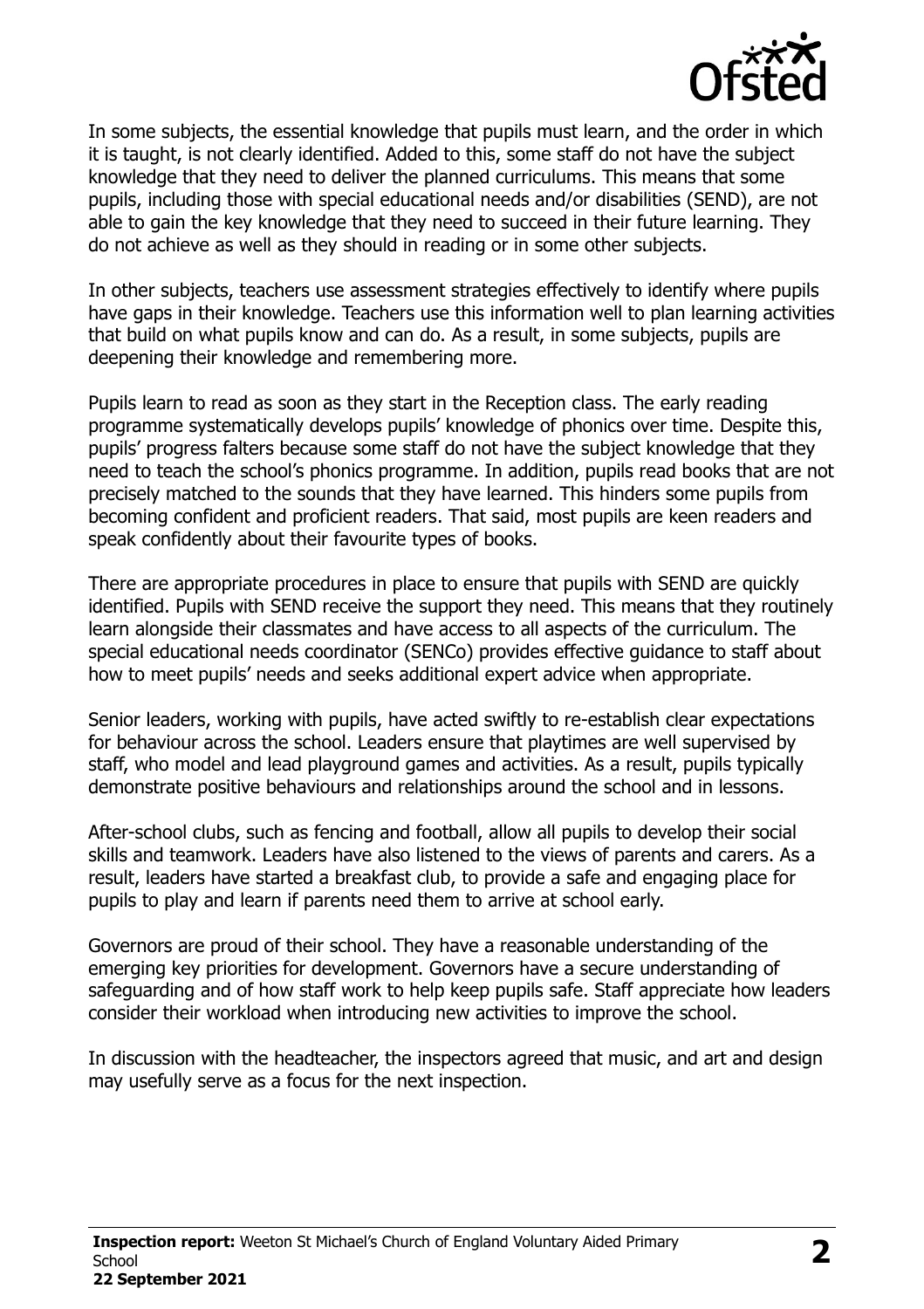

# **Safeguarding**

The arrangements for safeguarding are effective.

Staff are vigilant and know what to look out for to help keep pupils safe. Frequent training means they keep their knowledge up to date. Staff use well-established systems to record and share any concerns they have with leaders. Leaders frequently evaluate the information they receive. Leaders have secure knowledge of what to do to effectively manage any concerns that might arise.

Leaders have designed a personal, social, health and economic education curriculum that helps pupils to learn how to keep safe. It includes teaching pupils about positive behaviours and relationships in ways that are appropriate to their age.

# **What does the school need to do to improve?**

# **(Information for the school and appropriate authority)**

- $\blacksquare$  Some staff do not have the subject knowledge that they need to teach some subjects in the curriculum, including the early reading programme. In addition, pupils are not always able to access books that help them to practise the sounds that they have learned. This stops pupils from building up their subject knowledge and developing their fluency in phonics. Leaders should ensure that staff are suitably equipped to deliver the planned curriculum and the phonics programme. Leaders should also review the reading books available to pupils so that they are more closely matched to their phonics knowledge.
- Curriculum plans in some subjects do not clearly identify the knowledge that pupils are expected to learn or the sequence in which they should learn it. As a result, some pupils do not have the secure basis on which to build when they meet similar ideas and concepts again. Leaders should refine the subject plans to ensure pupils systematically build their knowledge and understanding on what they already know.

### **Background**

When we have judged a school to be good we will then normally go into the school about once every four years to confirm that the school remains good. This is called a section 8 inspection of a good or outstanding school, because it is carried out under section 8 of the Education Act 2005. We do not give graded judgements on a section 8 inspection. However, if we find evidence that a school would now receive a higher or lower grade, then the next inspection will be a section 5 inspection. Usually this is within one to two years of the date of the section 8 inspection. If we have serious concerns about safeguarding, behaviour or the quality of education, we will deem the section 8 inspection as a section 5 inspection immediately.

This is the second section 8 inspection since we judged the school to be good in March 2014.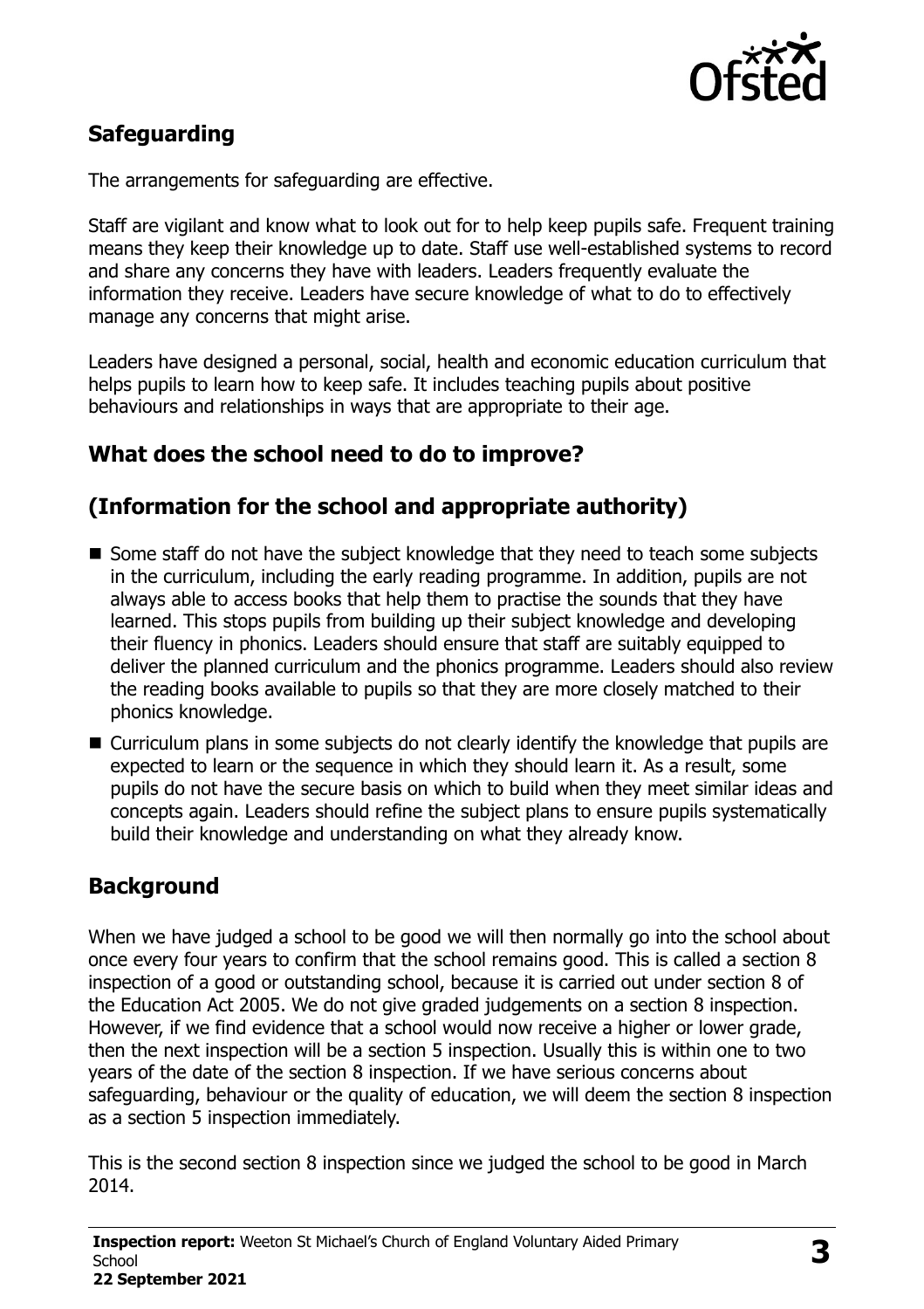

### **How can I feed back my views?**

You can use [Ofsted Parent View](https://parentview.ofsted.gov.uk/) to give Ofsted your opinion on your child's school, or to find out what other parents and carers think. We use information from Ofsted Parent View when deciding which schools to inspect, when to inspect them and as part of their inspection.

The Department for Education has further [guidance](http://www.gov.uk/complain-about-school) on how to complain about a school.

If you are the school and you are not happy with the inspection or the report, you can [complain to Ofsted.](https://www.gov.uk/complain-ofsted-report)

#### **Further information**

You can search for [published performance](http://www.compare-school-performance.service.gov.uk/) information about the school.

In the report, '[disadvantaged pupils](http://www.gov.uk/guidance/pupil-premium-information-for-schools-and-alternative-provision-settings)' refers to those pupils who attract government pupil premium funding: pupils claiming free school meals at any point in the last six years and pupils in care or who left care through adoption or another formal route.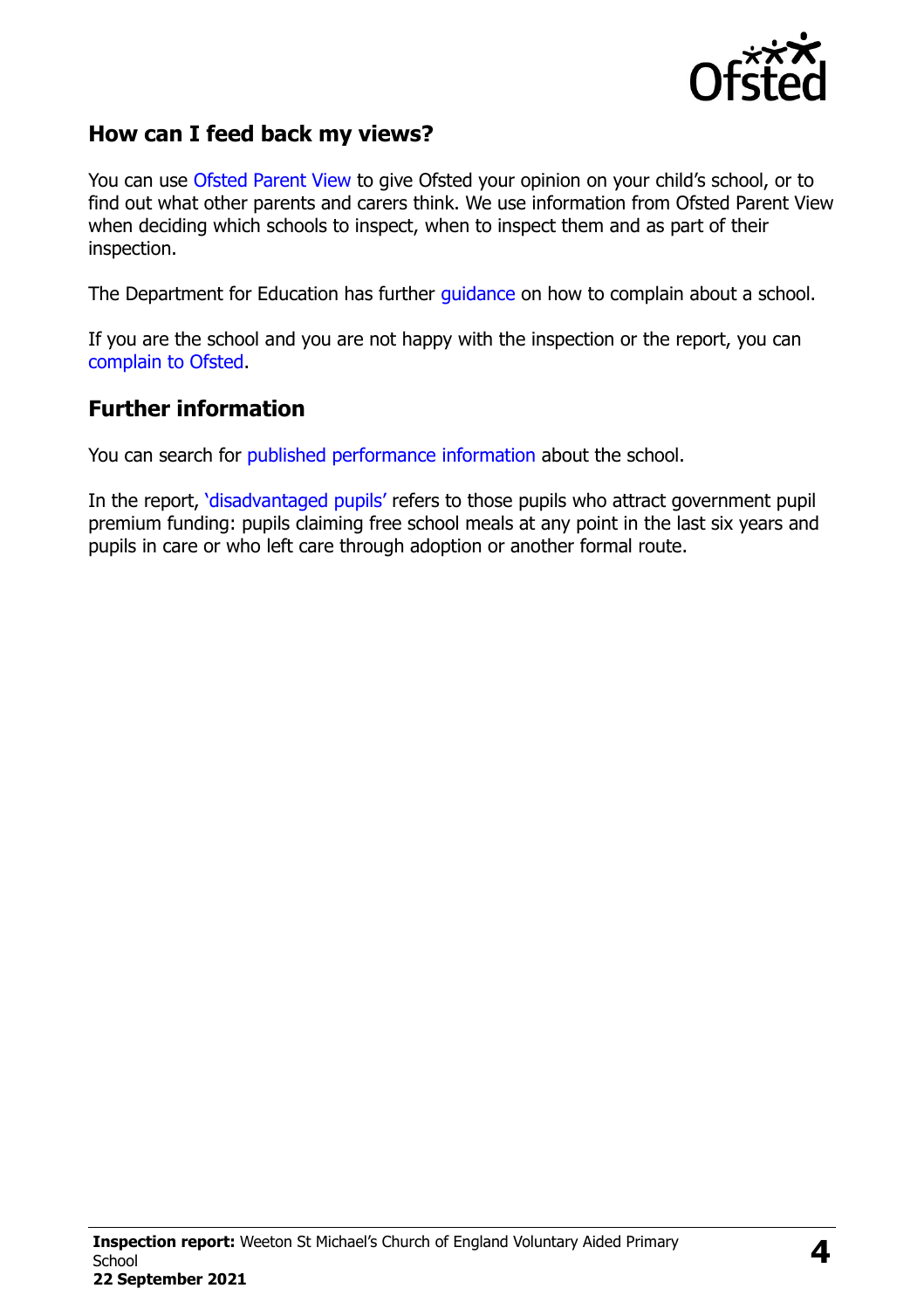

## **School details**

| Unique reference number             | 119561                                                            |
|-------------------------------------|-------------------------------------------------------------------|
| <b>Local authority</b>              | Lancashire                                                        |
| <b>Inspection number</b>            | 10199647                                                          |
| <b>Type of school</b>               | Primary                                                           |
| <b>School category</b>              | Voluntary aided                                                   |
| Age range of pupils                 | 4 to 11                                                           |
| <b>Gender of pupils</b>             | Mixed                                                             |
| Number of pupils on the school roll | 50                                                                |
| <b>Appropriate authority</b>        | The governing body                                                |
| <b>Chair</b>                        | John Matthews                                                     |
| <b>Headteacher</b>                  | Lisa Patterson                                                    |
| Website                             | www.st-michaels-ce12.lancsngfl.ac.uk/                             |
| Date of previous inspection         | 1 March 2016, under section 8 of the<br><b>Education Act 2005</b> |

# **Information about this school**

- Since the previous inspection, there have been considerable changes to staffing in the school. In the last nine months, all teachers, including those responsible for senior leadership, have changed.
- A new headteacher started at the school at the beginning of September 2021.
- During the summer term 2021, considerable building work was completed at the school to provide additional teaching space.
- The school does not make use of any alternative provision.

# **Information about this inspection**

- This was the first routine inspection the school received since the COVID-19 (coronavirus) pandemic began. Inspectors discussed the impact of the pandemic with school leaders and have taken that into account in their evaluation of the school.
- During the inspection, inspectors spoke with pupils about their work and school life. Inspectors spoke with two members of the governing body, including the vice-chair of governors. Inspectors also spoke with the headteacher, senior teacher, SENCo and school business manager.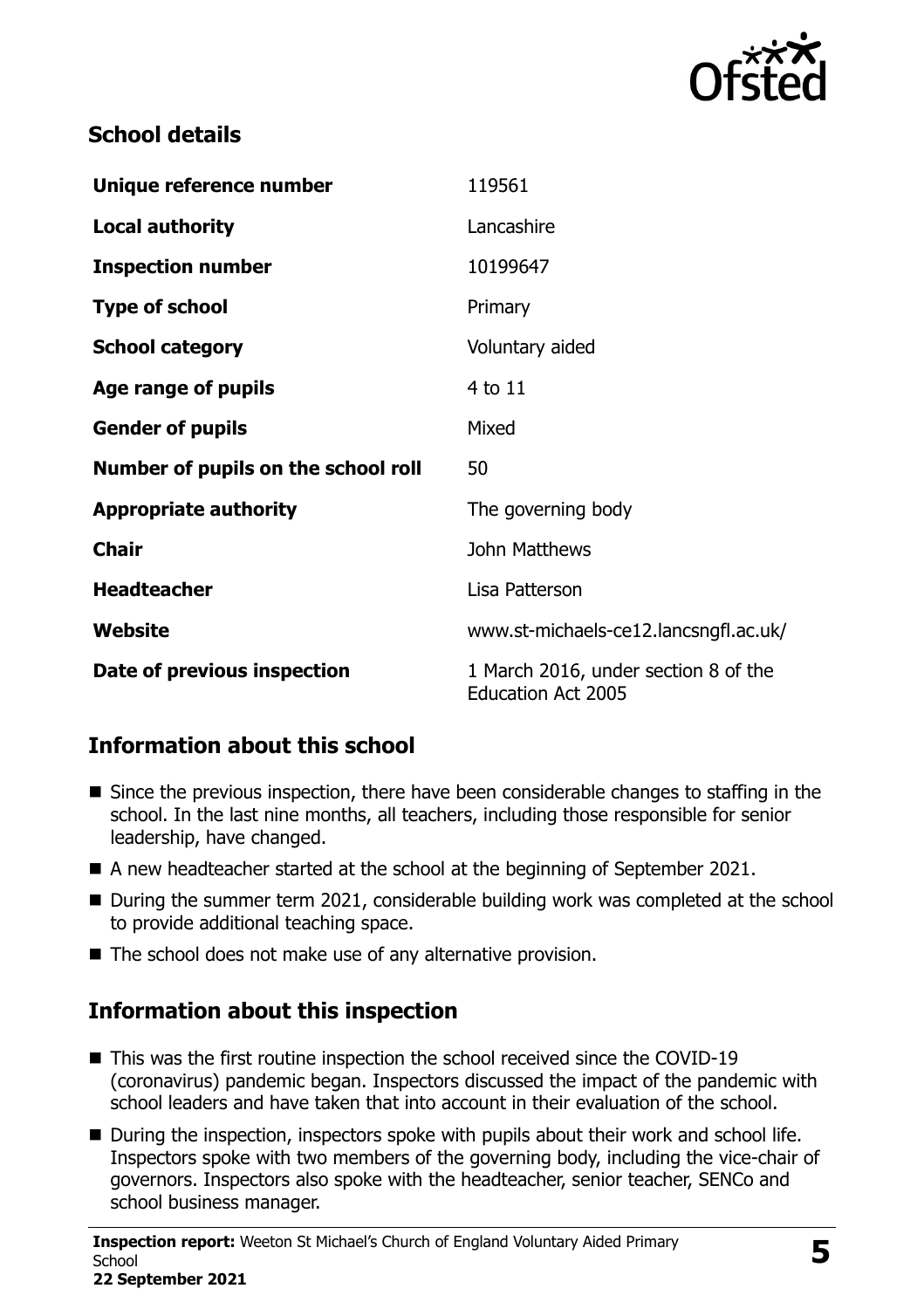

- The lead inspector had a telephone conversation with a representative of the local authority.
- **Inspectors carried out deep dives in these subjects: early reading, mathematics and** history. For each deep dive, an inspector met with subject leaders, looked at curriculum plans, visited lessons, spoke with teachers and spoke with some pupils about their learning. Inspectors also looked at pupils' work and listened to pupils read to a familiar adult.
- Inspectors reviewed a range of documentation related to the work of the school, and scrutinised documentation relating to safeguarding.
- Inspectors considered the 19 responses to Parent View, Ofsted's online questionnaire, including 15 free-text comments. An inspector also spoke with parents at the start of the school day. The inspectors considered the nine responses to the staff survey. There were no responses to the pupil survey.

#### **Inspection team**

John Nixon, lead inspector **Her Majesty's Inspector** 

**Julie Bather Contract Contract Contract Contract Contract Contract Contract Contract Contract Contract Contract Contract Contract Contract Contract Contract Contract Contract Contract Contract Contract Contract Contract C**